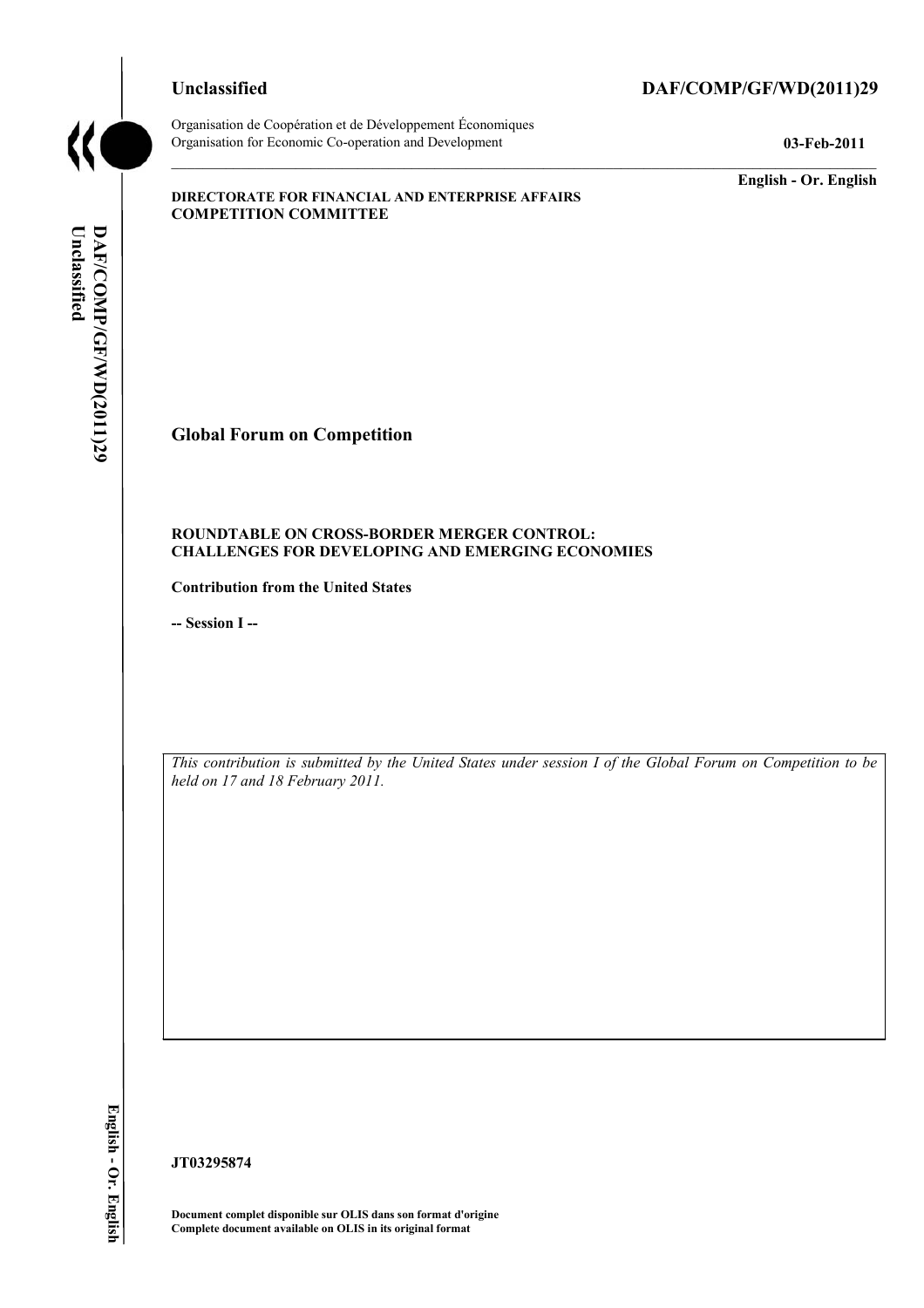#### **CROSS-BORDER MERGER CONTROL: CHALLENGES FOR DEVELOPING AND EMERGING ECONOMIES**

#### **-- United States --**

#### **1. Introduction**

l

1. Recognizing the growth in the number of merger review regimes and the number of multijurisdiction merger reviews over the past two decades,<sup>1</sup> the United States antitrust agencies (the U.S. Federal Trade Commission and the Antitrust Division of the Department of Justice) have increasingly cooperated and coordinated with counterpart agencies reviewing the same merger, and worked with sister agencies both bilaterally and through multilateral organizations, to promote cooperation and convergence toward sound merger review policies and practices internationally. We describe below our merger review processes and approaches to cooperation, coordination and, as appropriate, convergence. We discuss cross-border merger review, addressing guiding principles and efforts at convergence, and then describe our approaches to cooperation and coordination during the three main phases of a merger review: the notification, the investigation, and the development of effective remedies to alleviate anticompetitive concerns raised in individual transactions.

#### **2. Merger review in the United States**

2. The principal statute governing mergers and acquisitions in the U.S. is Section 7 of the Clayton Act, which prohibits such transactions "where in any line of commerce or in any activity affecting commerce in any section of the country, the effect of such acquisition may be substantially to lessen competition, or to tend to create a monopoly."<sup>2</sup> The U.S. antitrust agencies enforce Section 7, and benefit from the pre-merger notification requirements of the Hart-Scott-Rodino Act ("HSR Act"),<sup>3</sup> which provides for mandatory pre-merger notification with a waiting period for certain transactions above thresholds relating to the size of the transaction (and, in some instances, the size of the parties).<sup>4</sup> These thresholds capture the majority of transactions likely to have an impact on a relevant market in the U.S. A filing fee set at levels depending on the size of the transaction is payable upon notification. The U.S. agencies can also challenge under Section 7 transactions that are not subject to the HSR Act's notification and waiting

<sup>1</sup> On the growing trend of transnational mergers and acquisitions see Joseph Wilson, GLOBALIZATION AND THE LIMITS OF NATIONAL MERGER CONTROL LAWS (Kluwer Law International 2003), pp. 30-32.

<sup>&</sup>lt;sup>2</sup> 15 U.S.C. § 18. Mergers may also be challenged under the Sherman Act as unreasonable restraints of trade or as monopolization or attempts to monopolize (15 U.S.C. §§ 1, 2), but such challenges are rare.

<sup>3</sup> Hart-Scott-Rodino (HSR) Antitrust Improvements Act of 1976, 15 U.S.C. § 18a. *See also* 16 C.F.R. §§ 801, 802, and 803.

<sup>&</sup>lt;sup>4</sup> Notification thresholds are adjusted annually to reflect changes in the Gross National Product. In addition, certain types of transactions are exempt from filing requirements, such as acquisitions of certain real property or assets located outside the U.S. that generated sales in or into the U.S. falling below certain dollar thresholds. See 16 C.F.R. Parts 802.2, and 802.50.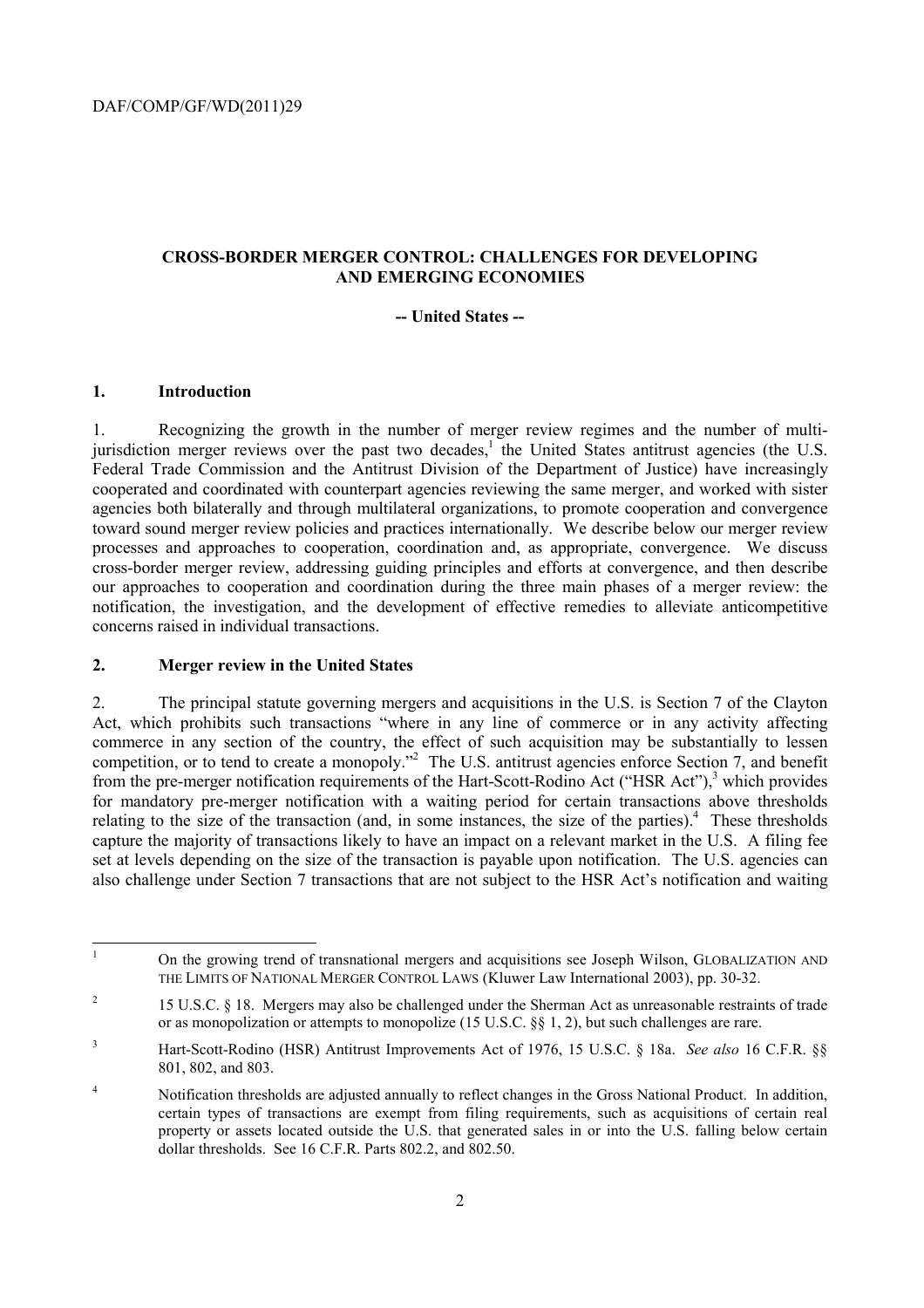period requirements.<sup>5</sup> There are no special rules for cross-border transactions, although jurisdiction is dependent on effects within the territory of the United States.

 competition considerations and political intervention do not play a role in merger review in the U.S. 3. As noted below, the U.S. has a number of bilateral antitrust cooperation agreements that have been used in merger cases, but is not a member of any regional competition organization. The U.S. agencies have been actively involved in merger-related work of both the ICN and OECD, and merger review procedures in the U.S. are consistent with the recommendations of these organizations. Non-

## **3. Cross-border merger review: Guiding Principles**

4. The goal of any merger review program is to identify mergers that may harm competition in the reviewing jurisdiction, and prevent them from going through in that harmful format. We have found that the vast majority of mergers reviewed by the U.S. antitrust agencies do not harm competition: approximately 95 percent of transactions notified to the U.S. agencies have not resulted in further investigation.<sup>6</sup> For transactions requiring more in-depth investigation, the agencies have developed policies and procedures to identify and remedy competitive issues as quickly as possible, $^7$  and have shared their experience with other antitrust enforcement agencies, new and old.

day."<sup>8</sup> In addition, learning from the experience of others in handling similar issues can, in some cases, 5. Now that over 100 jurisdictions have merger laws, it is particularly important that agencies seek to ensure that their processes do not create conflicts or impose inconsistent demands for parties that are before more than one agency. As Assistant AG Varney noted recently, "In today's world, competition agencies can no longer cooperate on investigations with only one or two other jurisdictions and call it a help to identify best practices.

6. Through our technical cooperation work, the U.S. agencies have had the opportunity to send our attorneys and economists to work side-by-side with our counterparts in many agencies in Central and

 smaller mergers, which may pose competitive problems in smaller markets, are often not reviewed before they suspect that a transaction has harmed or is likely to harm competition. Since challenging remedies and coordination with other nations' enforcers. 5 The notification thresholds are based primarily on the size of firm and the size of transaction. Accordingly, they occur. The agencies, however, also may challenge consummated mergers, and will challenge them if consummated mergers requires undoing a completed deal, it poses particular difficulties with regard to

<sup>6</sup> Such experience is consistent with that of other OECD members. See OECD, Analysis and Discussion of Selected Responses to the Questionnaire on Harmonisation of Merger Control Procedures (DAFFE/COMP/WP3(2002)14) (January 10, 2003).

 that the waiting period be terminated before the statutory period expires. See termination requests, which were granted in 69% of these cases – see the 2009 Hart-Scott-Rodino Annual p. 16 ("[a]lways cognizant of the program's impact and effectiveness, the enforcement agencies continue to <sup>7</sup> Any person filing a merger for review by the U.S. antitrust agencies may request "early termination", i.e. http://www.ftc.gov/bc/earlyterm/2008/11/index.shtml. Statistics show that most filers now request early termination of the waiting period. 84% of mergers filed in the U.S. in 2009 were subject to early Report *available at* http://www.ftc.gov/os/2010/10/101001hsrreport.pdf at p. 5; see also the same report at seek ways to speed up the review process").

<sup>8</sup> Christine A. Varney, Assistant Attorney Gen., U.S. Dep't of Justice, *International Cooperation: Preparing for the Future*, remarks at the Fourth Annual Georgetown Law Global Antitrust Enforcement Symposium (Sept. 21, 2010).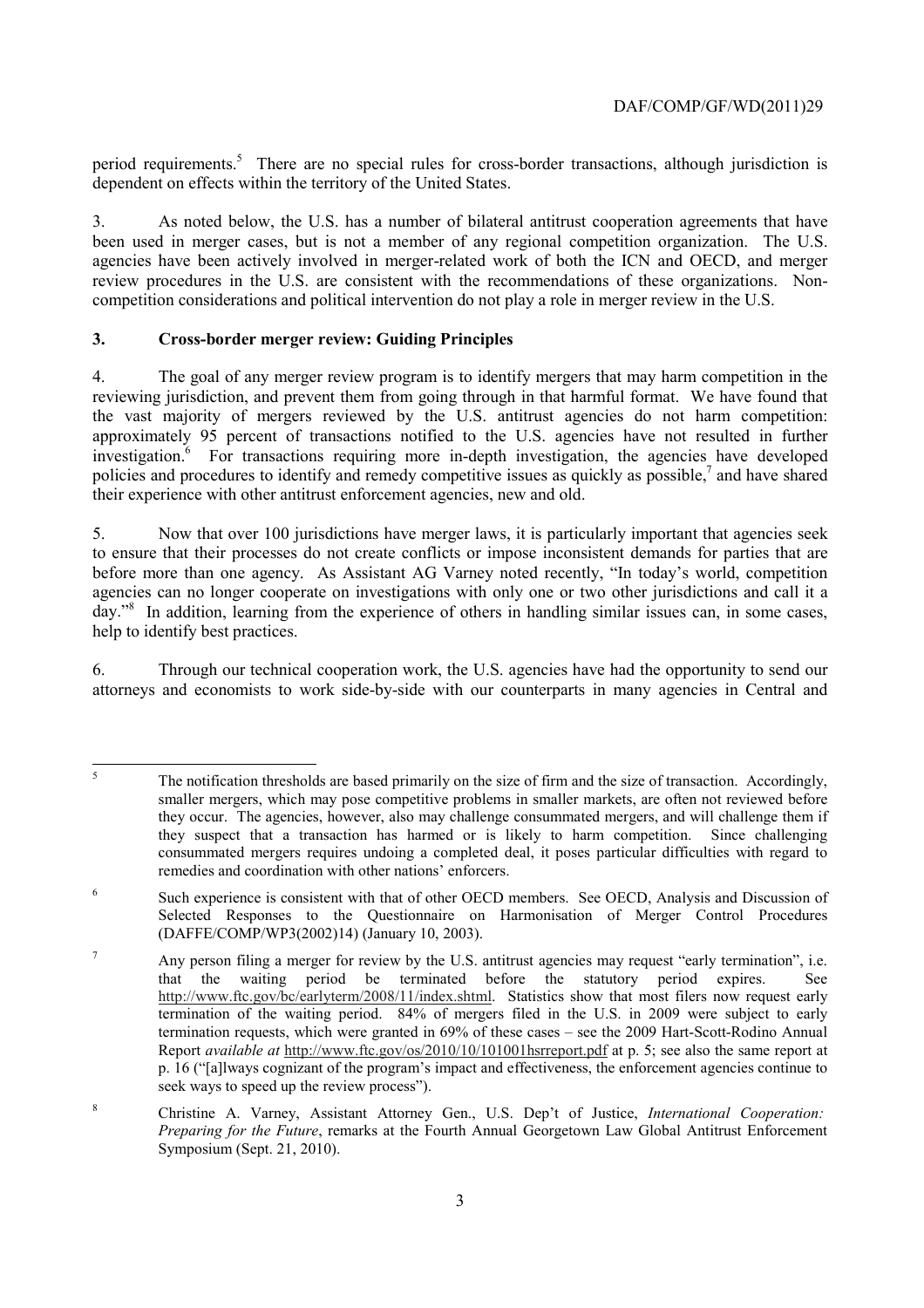Eastern Europe, South and Central America, Africa, and Asia over the past two decades.<sup>9</sup> The U.S. agencies also host visitors from other agencies that wish to learn about U.S. antitrust experience or to study particular sectors or enforcement methods. Similarly, through the FTC's International Fellows program, officials and staff of many sister agencies have worked with FTC case teams for three to six month periods to experience first-hand how FTC competition investigations are structured, conducted and managed. The focus of the FTC and DOJ technical cooperation programs is on the development of sound competition policy principles and institutions, recognizing that no single model is suitable for all circumstances, given different legal, cultural, and economic contexts.

 7. Multilateral organizations such as the OECD and the International Competition Network (ICN) have provided further opportunities for older and newer agencies to share their experiences with each other to the benefit of all. Several multilateral organizations facilitate dialogue and convergence toward sound competition policy and enforcement, particularly the OECD and the ICN, the United Nations Conference on Trade and Development (UNCTAD) and regional organizations such as the Asia-Pacific Economic Cooperation (APEC). The United States antitrust agencies participate in each of these fora. Recently, the U.S. Federal Trade Commission, together with competition agencies from Mexico, Chile and Panama, led the founding of the Inter-American Competition Alliance to foster enforcement cooperation in the Americas.<sup>10</sup> The Alliance plans to cover merger practice in a future conference call, and both U.S. agencies have actively participated in previous calls.

 allowed the U.S. agencies to help sister competition agencies to work with other institutions, such as the 8. Sharing merger review experience among competition agencies has led to the development and publication of international best practices in this area. These include the OECD Council Recommendation on antitrust enforcement cooperation ("OECD Cooperation Recommendation"),<sup>11</sup> the OECD 2005 Council Recommendation on Merger Review,<sup>12</sup> the ICN's Guiding Principles and Recommended Practices on Merger Notification and Review Procedures,<sup>13</sup> and the ICN's Recommended Practices on Merger Analysis.<sup>14</sup> Exchange of views and experience, bilaterally and through multilateral organizations, also has legislature, regulators, courts and other government bodies, to build a "culture of competition" in their jurisdictions.<sup>15</sup> Antitrust agencies can also benefit from undertaking competition advocacy within their

 9 See, then FTC Chairman, Deborah Platt Majoras, *Looking Forward: Merger and Other Policy Initiatives at the FTC*, Remarks at the ABA Antitrust Section Fall Forum (November 18, 2004) *available at*  http://www.ftc.gov/speeches/majoras/041118abafallforum.pdf ("with antitrust regimes continuing to spread around the globe, the FTC will continue to devote significant resources to assisting new agencies as they strive to formulate and implement sound competition policy").

<sup>10</sup> See http://www.cfc.gob.mx/index.php/CONTENIDOS/acerca-de-nosotros.html.

<sup>11</sup> Recommendation of the Council concerning Co-operation between Member Countries on Anticompetitive Practices affecting International Trade, *available at*  http://www.justice.gov/atr/public/international/docs/council\_recs.htm. The Recommendation was first adopted in 1967, and has been revised several times since.

OECD Working Group that drafted this recommendation. <sup>12</sup>*Available at* http://www.oecd.org/dataoecd/3/41/40537528.pdf. The Department of Justice chairs the

<sup>&</sup>lt;sup>13</sup> *Available at http://www.internationalcompetitionnetwork.org/uploads/library/doc588.pdf.* 

<sup>14</sup>*Available at* http://www.internationalcompetitionnetwork.org/uploads/library/doc591.pdf. The U.S. agencies led the efforts to create both sets of recommended practices; the Department of Justice co-chaired the Merger Working Group and the Federal Trade Commission chaired the Notification and Procedures Sub-Group.

<sup>15</sup> See, for example, Promoting a Culture of Competition, Remarks by then-FTC Chairman, Deborah Platt Majoras, Before the Chinese Academy of Social Sciences (April 2006) *available at*  http://www.ftc.gov/speeches/majoras/060410chinacompetitionadvocacy.pdf.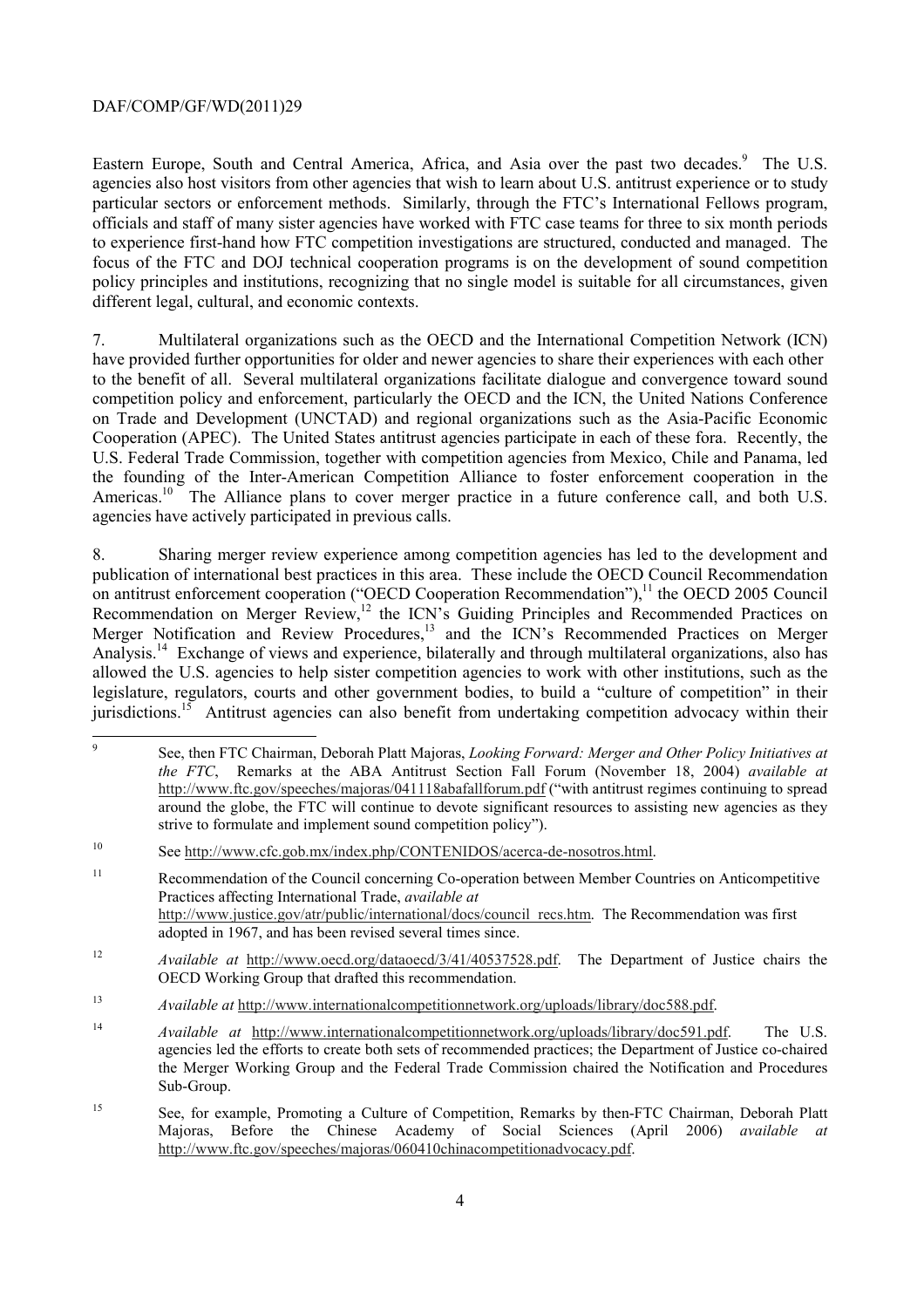legal culture, though similar challenges are faced by all enforcement agencies.<sup>16</sup> own governments to help legislators understand the benefits of efficiency and consumer-welfare focused merger review. The need for such advocacy may be more pronounced in jurisdictions with relatively new competition regimes, and in which the importance of competition is not yet enshrined in the social and

# **4. U.S. cooperation with other Competition Agencies on merger review**

9. U.S. law does not provide for consideration of a merger's competitive effects that do not affect U.S. commerce. However, as mergers reviewed by the U.S. agencies increasingly involve non-U.S. parties, U.S. parties with assets located abroad, relevant evidence located abroad, and/or parallel review in other jurisdictions,<sup>17</sup> the United States antitrust agencies often work with their international counterparts to investigate and remedy potentially anticompetitive mergers.<sup>18</sup> The U.S. antitrust agencies cooperate with other competition agencies through formal and informal agreements and arrangements, although cooperation also takes place in the absence of such agreements. The United States has bilateral antitrust cooperation agreements with eight jurisdictions: Australia, Brazil, Canada, the European Union, Germany, Israel, Japan, and Mexico.<sup>19</sup> In addition, the United States antitrust agencies recently signed a Memorandum of Understanding with the Russian Federal Anti-monopoly Service.<sup>20</sup> The agreements all involve cooperation on significant competition policy and enforcement developments in the respective jurisdictions, and therefore are also applicable to cross-border mergers.

10. Under these formal agreements, as well as through informal cooperation under the auspices of the OECD Cooperation Recommendation, the United States agencies may notify other nations of their enforcement actions that implicate other nations' important interests, coordinate parallel investigations, and/or provide investigative assistance. This type of cooperation enables the agencies to identify issues of common interest, share their competitive analyses, and seek to avoid inconsistent outcomes. There have been few cases of "conflict" between decisions of one of the U.S. antitrust agencies and the decision of a non-U.S. agency reviewing the same merger (*e.g., Boeing/McDonnell Douglas*; *GE/Honeywell; Sun/Oracle*); those rare instances of conflict have led to increased efforts at mutual understanding, consultation, and cooperation. For example, in 2001, following *GE/Honeywell*, the European Commission and the U.S. agencies formed a bilateral working group that concentrated its efforts on several aspects of merger analysis including efficiencies and vertical and conglomerate effects.

19 The agreements are *available at* http://www.ftc.gov/oia/agreements.shtm and at http://www.justice.gov/atr/public/international/int\_arrangements.htm. Under U.S. law, these agreements are "executive agreements," which are formal, binding international agreements.

<sup>20</sup>*Available at* http://www.ftc.gov/os/2009/11/091110usrussiamou.pdf. To date, the agreements have been between the governments of the U.S. and these respective countries, while the Memorandum was signed between the U.S. antitrust agencies and the Russian antitrust agency.

 Members' Requirements and Recommendations on Further ICN Work on Competition Advocacy," 16 See OECD Secretariat Note, Competition Advocacy: Challenges for Developing Countries, *available at*  http://www.oecd.org/dataoecd/52/42/32033710.pdf; the 2009 ICN Report on "Assessment of ICN *available at* http://www.internationalcompetitionnetwork.org/uploads/library/doc362.pdf (that reflects advocacy experience of both old and new competition agencies); and the ICN Toolkit for Effective Advocacy*, available at* http://www.internationalcompetitionnetwork.org/uploads/library/doc361.html.

<sup>17</sup> See Wilson, *supra* note 1, p. 52.

<sup>18</sup> a similar record of cooperation. 18 See *e.g.* the FTC 2009 PERFORMANCE AND ACCOUNTABILITY REPORT, *available at*  http://www.ftc.gov/opp/gpra/2009parreport.pdf, p. 14, demonstrating that during the years 2007-2009, the FTC cooperated with non-U.S. competition authorities in 61, 79, and 87 cases, respectively. The DOJ has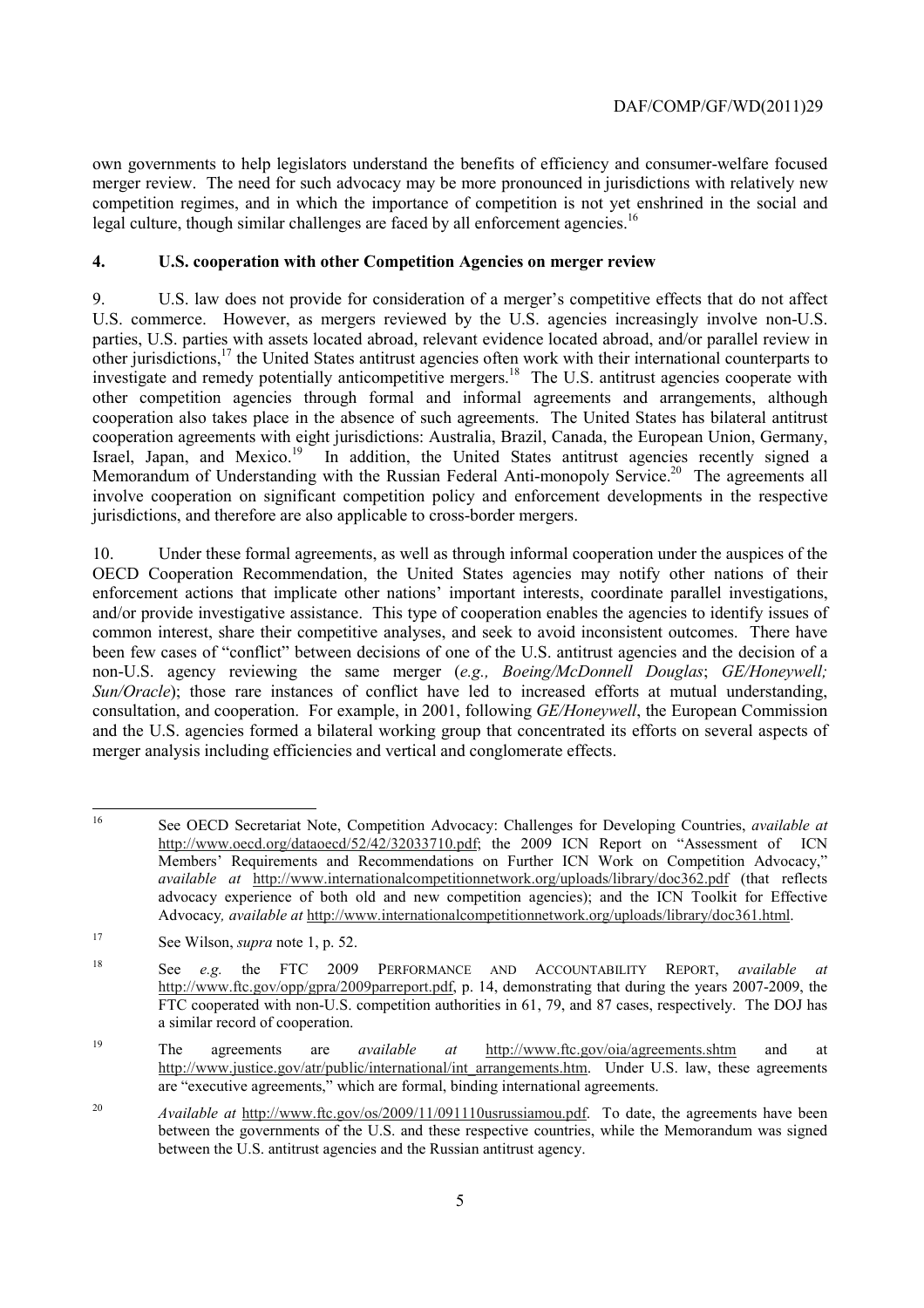the development of remedies, with recent examples of cooperation. 11. Below, we outline the specific measures in place for U.S. agencies to cooperate in cross-border merger review, including notification, contact with other agencies to share information and analysis, and

## *4.1 Making contact: The beginning of cooperation*

12. Once an agency opens a merger investigation, $2<sup>1</sup>$  its staff determines whether its enforcement action may affect non-U.S. interests -- for example, because one of the parties is based outside the U.S, or relevant U.S.-owned assets are located outside the U.S. Pursuant to a bilateral agreement or the OECD Recommendation, the U.S. agency will notify the relevant jurisdictions; notification can also occur where appropriate in the absence of a bilateral agreement or OECD obligation.<sup>22</sup> Historically, such notifications were formally conveyed from the U.S. government to the other government. However, given review timetables and the relations developed between the antitrust agencies, agency case teams when appropriate will contact each other informally, *e.g,* via e-mail or telephone, to determine whether they will be reviewing the transaction concurrently. Some of our arrangements, *e.g.,* the Brazil and Mexico bilateral agreements, have enhanced communication by providing for direct contacts between antitrust agencies.

 13. We believe it is useful for antitrust agencies reviewing mergers with cross-border implications to filers to list voluntarily any international competition authorities that have been or will be notified of the determine whether the merger raises common concerns. Early notification is useful in allowing the ask the merging parties to identify all other reviewing jurisdictions, as recommended in the OECD's 1994 Wood-Whish report.<sup>23</sup> For example, a preliminary item on the HSR Notification and Report Form asks proposed transaction. Further, in instances in which FTC or DOJ decide to investigate a transaction, staffs routinely follow up with the parties to identify other reviewing agencies and consult with them to respective agencies time to address mutual concerns before the review process of one agency has concluded.

#### *4.2 Cooperation during investigations*

14. Many transnational mergers entail review of the same or similar competitive issues in more than one jurisdiction. Cooperation, including the sharing of information, permits more complete communication among the reviewing agencies and the coordination of their respective investigations, with the aim of improving the analysis and achieving consistent results, where appropriate. Agencies routinely share non-confidential information, such as public information, and what is referred to as "agency confidential" information -- information that the agency does not routinely disclose publicly but as to which there are no statutory disclosure prohibitions. Examples of "agency confidential" information include general staff views on market definition, competitive effects, and remedies. This type of consultation can entail frequent contact between U.S. staff and their international counterparts and helps to identify common areas of concern.<sup>24</sup> Pursuant to the pertinent bilateral agreement or OECD

 $\overline{a}$ investigating agency in the affected markets. 21 To avoid internal conflict or duplication, only one U.S. agency investigates a particular antitrust matter under an informal "clearance process" whereby the other agency defers to the relative expertise of the

<sup>&</sup>lt;sup>22</sup> Over the years, the United States has provided notice of antitrust actions to dozens of jurisdictions.

<sup>&</sup>lt;sup>23</sup> Richard Whish & Diane Wood, MERGER CASES IN THE REAL WORLD – A STUDY OF MERGER CONTROL PROCEDURES (OECD, 1994) *available at* www.oecd.org/dataoecd/4/40/31587583.pdf*.* 

 $24$  to govern the frequent simultaneous review of the same transaction. In keeping with the 1991 US-EC 24 The United States and the EU antitrust agencies have established a specific set of Best Practices on Cooperation in Merger Investigations (*available at* http://www.ftc.gov/opa/2002/10/mergerbestpractices.shtm) bilateral agreement, these best practices are designed to further enhance cooperation in merger review and to avoid conflicts in the enforcement of our respective competition laws. They are also intended to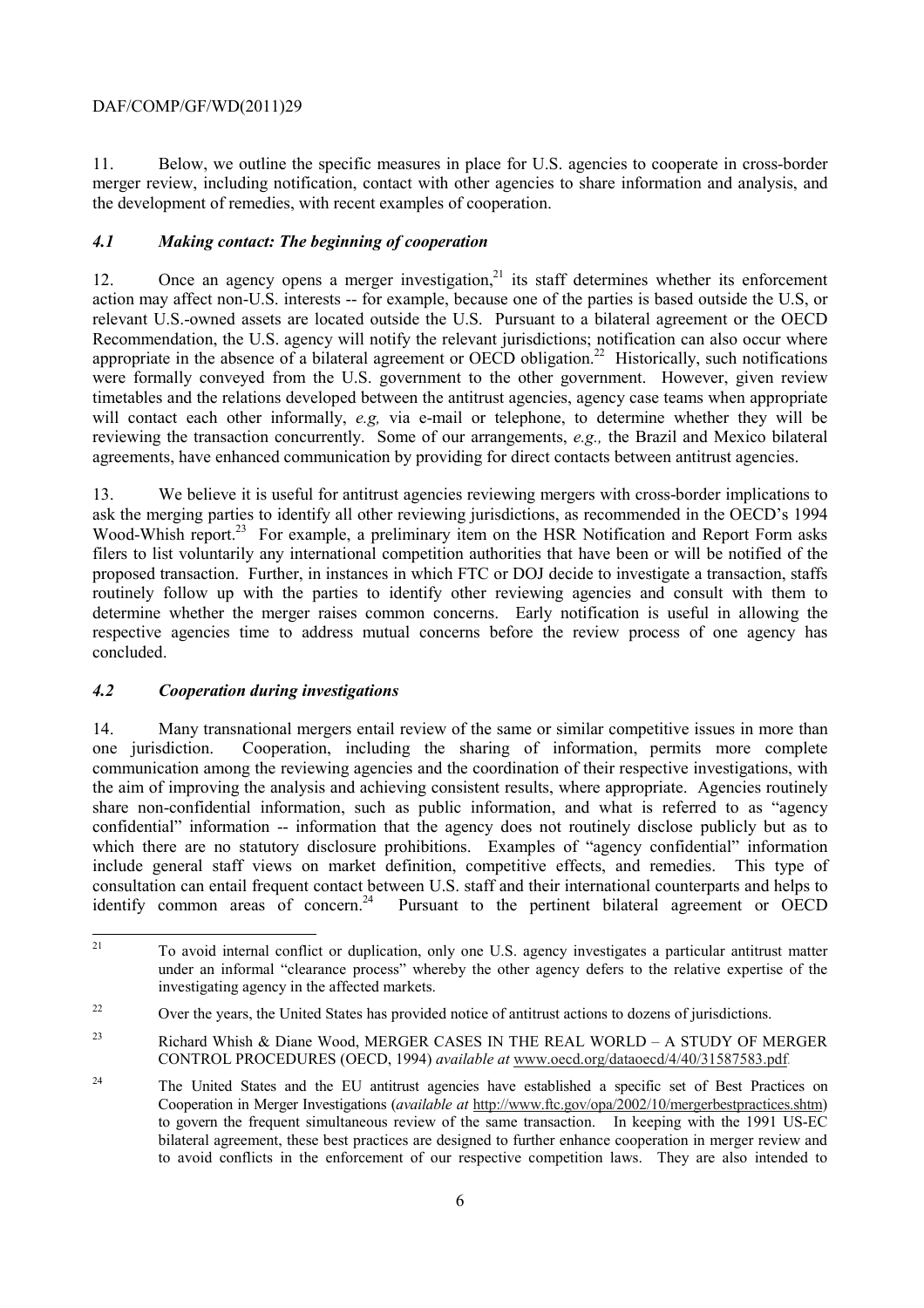Recommendation, the information is shared on the condition that the recipients maintain the information in confidence. The U.S. agencies often seek information located outside the U.S. from parties involved in cross-border mergers; parties often provide such information on a voluntary basis, in an effort to expedite the process of reviewing the merger.

15. **Waivers**. U.S. law generally prohibits the agencies from sharing confidential business information obtained during a merger investigation unless the submitter voluntarily waives its confidentiality rights.<sup>25</sup> The parties to a proposed merger (as well as third parties) can facilitate consistent resolution of parallel investigations by granting reviewing agencies limited waivers of confidentiality regarding particular documents or information.<sup>26</sup> A waiver allows the authorities to discuss information that has been submitted to one of the reviewing agencies,  $27$  and could also permit joint interviews, which saves time for both the reviewing agencies and business personnel, but would not permit wider disclosure to third parties or the public. The sharing of confidential business information pursuant to a waiver facilitates the identification of competitive concerns in each reviewing jurisdiction and thus reduces the risk of inconsistent outcomes. Parties are encouraged to voluntarily waive the protection of confidentiality restrictions to allow agencies to share confidential information with each other<sup>28</sup> (recognizing that this is up to the parties to decide).

16. In some cases, cross-border cooperation among competition agencies has led a U.S. agency to close its investigation in light of remedial action taken elsewhere. For example, in the *Cisco/Tandberg*  acquisition, reviews by the U.S. Department of Justice and the European Commission (EC) were aided by waivers from the parties and industry participants. As a result, the agencies shared information and assessments of likely competitive effects and potential remedies in the worldwide videoconferencing market. The DOJ concluded that the transaction was not likely to be anticompetitive in light of

1

enhance the efficiency of the agencies' respective investigations, reduce burdens on merging parties, and increase the overall transparency of the merger review process.

25 parties during an antitrust investigation cannot be disclosed, including the HSR forms and materials to share otherwise confidential antitrust evidence (although not HSR material) with non-U.S. antitrust States currently has only one such agreement, with Australia, which has been used rarely. 25 In the United States, absent a waiver, most of the information submitted by the merging parties or third responsive to a request for additional information. This practice comports with the confidentiality provisions of the OECD Cooperation Recommendation and ICN Guiding Principles and Recommended Practices on Merger Notification, *supra* notes 11 and 13. See art. 10 of the OECD Recommendation and art. IV.F of the ICN Guiding Principles and Recommended Practices. Disclosure of confidential business information also may be expressly permitted by an Antitrust Mutual Assistance Agreement under the International Antitrust Enforcement Assistance Act of 1994, 15 U.S.C. §§ 6201-6212. This law allows the United States government to enter into agreements with other governments that enable its antitrust agencies authorities, to use their investigative powers to collect evidence for use by the non-U.S. authority, and to withhold from public disclosure any antitrust evidence obtained from the other authority. The United

 $26$ 26 The ICN report, *Waivers of Confidentiality in Merger Investigations*, contains several model waivers, *available at* www.internationalcompetitionnetwork.org/uploads/library/doc330.pdf. The U.S. agencies have also developed model waivers for parties to a proposed merger and for third parties involved with transactions. See http://www.ftc.gov/oia/waivers/index.shtm and http://www.justice.gov/atr/public/international/206543.htm.

<sup>27</sup> These materials are protected from disclosure by law and the penalties for unlawful disclosure are severe. *See* 15 U.S.C. § 50.

28 should use all the tools available to us to encourage the parties to work with the agencies in parallel, and to make clear to them that they have *nothing* to gain from trying to game the system"). <sup>28</sup>*See* Christine A. Varney, *Coordinated Remedies: Convergence, Cooperation, and the Role of Transparency* (Feb. 15, 2010), *available at* http://www.justice.gov/atr/public/speeches/255189.htm ("we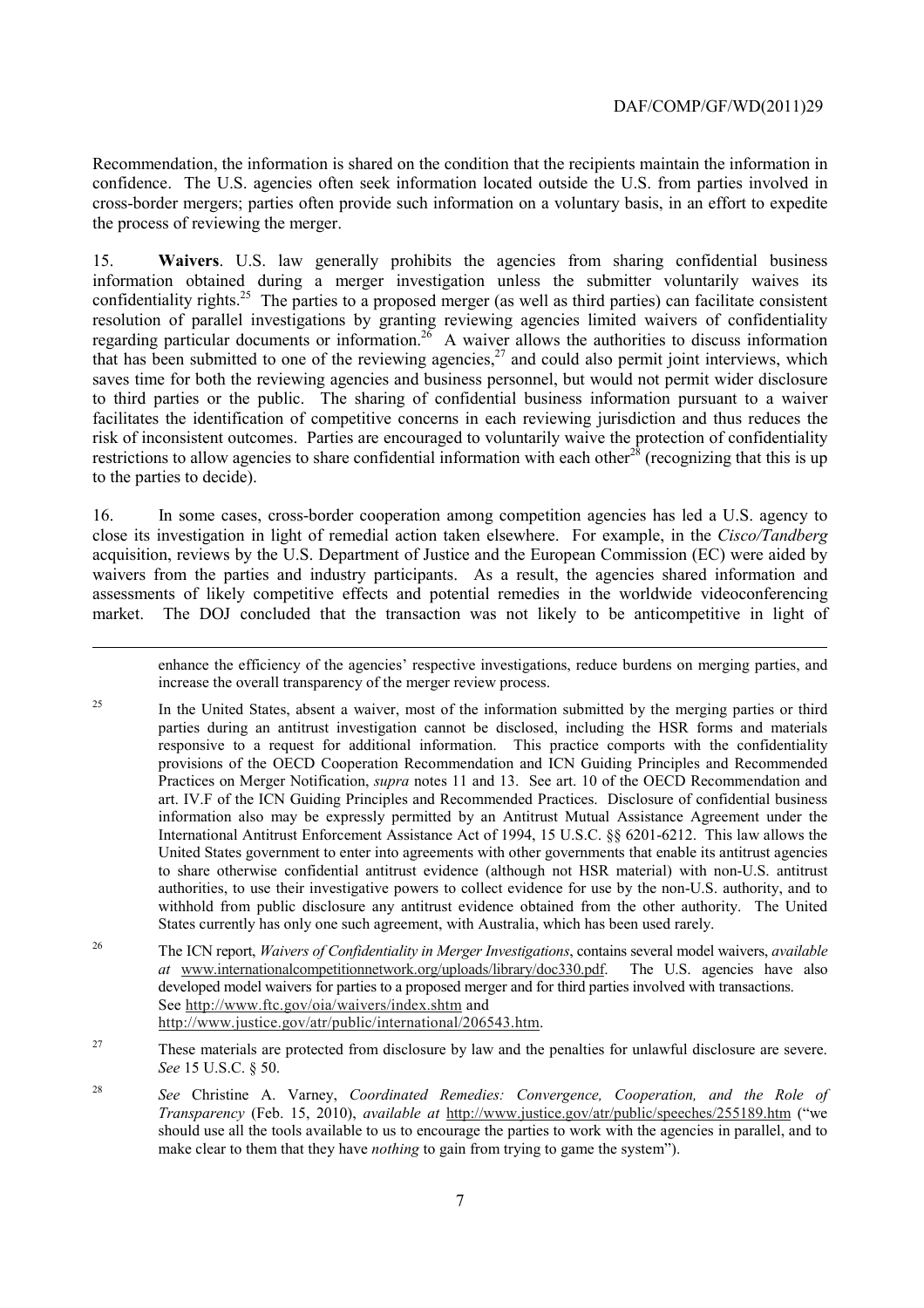evolving nature of the videoconferencing market, led the DOJ to close its investigation.<sup>29</sup> commitments made by Cisco to the EC facilitating interoperability between its products and those of other companies. Taking account of Cisco's commitments to the EC, along with market factors such as the

## *4.3 Fashioning effective merger remedies*

17. Under U.S. merger law, the antitrust enforcement agencies may seek to remedy the likely anticompetitive effects of a proposed merger by requesting a federal court order blocking the merger.<sup>30</sup> In practice, because many transactions have aspects that do not raise competitive concerns, the parties often negotiate a divestiture of less than all the transaction assets, to allow the non-problematic portions of the transaction to proceed. This approach has become routine, and is in line with the general principle that merger remedies should be tailored to resolve the competitive problems created by the merger but should not block the parts of the transaction that are unlikely to substantially reduce competition.<sup>31</sup>

threatened harm yet preserve the procompetitive or competitively neutral aspects of the transaction. merger. The purpose of a merger remedy is to preserve (in the case of a proposed merger) or restore (in 18. Frequently, mergers that threaten competitive harm can be modified in ways that avoid the Indeed, it has been the case for many years that settlements occur in the vast majority of merger matters where the U.S. antitrust enforcement agencies find threatened harm to competition. The majority of these settlements involve structural remedies -- which typically involve the sale of physical assets by the merging firms -- although in appropriate circumstances the U.S. antitrust enforcement agencies obtain behavioral remedies -- which limit the merged firm's postmerger business conduct. In all cases, the agencies seek to fashion effective relief that "fixes" the particular harm that would likely occur from the the case of a consummated merger) competition in the market, not to enhance it.

19. With regard to transnational mergers, the timing and procedures for negotiating merger remedies typically differ among the reviewing jurisdictions.<sup>32</sup> As a result, cooperation and communication among reviewing agencies help to avoid inconsistent obligations and manage different timetables for decision, *e.g.*, with regard to divestiture packages or upfront buyers.<sup>33</sup> As with all merger remedies, the agencies are careful in transnational mergers to monitor the remedies imposed on the parties and ensure that they are properly implemented. Cooperation and coordination with other reviewing jurisdictions extends to this phase of the merger process as well; for example, the agencies may coordinate with another reviewing

29 29 See March 29, 2010 press release, *available at*  http://www.justice.gov/atr/public/press\_releases/2010/257173.htm.

 In such cases, divestiture may be ordered. <sup>30</sup> Of course, a permanent injunction from a federal court is not available if the merger has already occurred.

 $31$ 31 See ICN Recommended Practices on Merger Notification and Review Procedures, *supra* note 13, Art. XI.A, comment 2.

<sup>&</sup>lt;sup>32</sup> There are also some procedural differences between the FTC and the Antitrust Division, although both agencies enforce the same legal standard and are governed by the same timing constraints under the HSR Act. For a fuller discussion of the processes of each agency, see Naomi Licker and Jeanine Balbach, "Best Practices for Remedies in Multinational Mergers," Competition Law International, vol. 6 No. 2 (September, 2010), pp. 22-28.

 Chairman Timothy Muris, *Merger Enforcement in a World of Multiple Arbiters*, Remarks before the Brookings <sup>33</sup>*See e.g., Schering-Plough/Akzo (Organon)*, FTC complaint, analysis and decision *available at*  http://www.ftc.gov/os/caselist/0710132/index.shtrm. For other examples of case cooperation see then FTC Institution (December 21, 2001), pp. 12-13 *available at* http://www.ftc.gov/speeches/muris/brookings.pdf.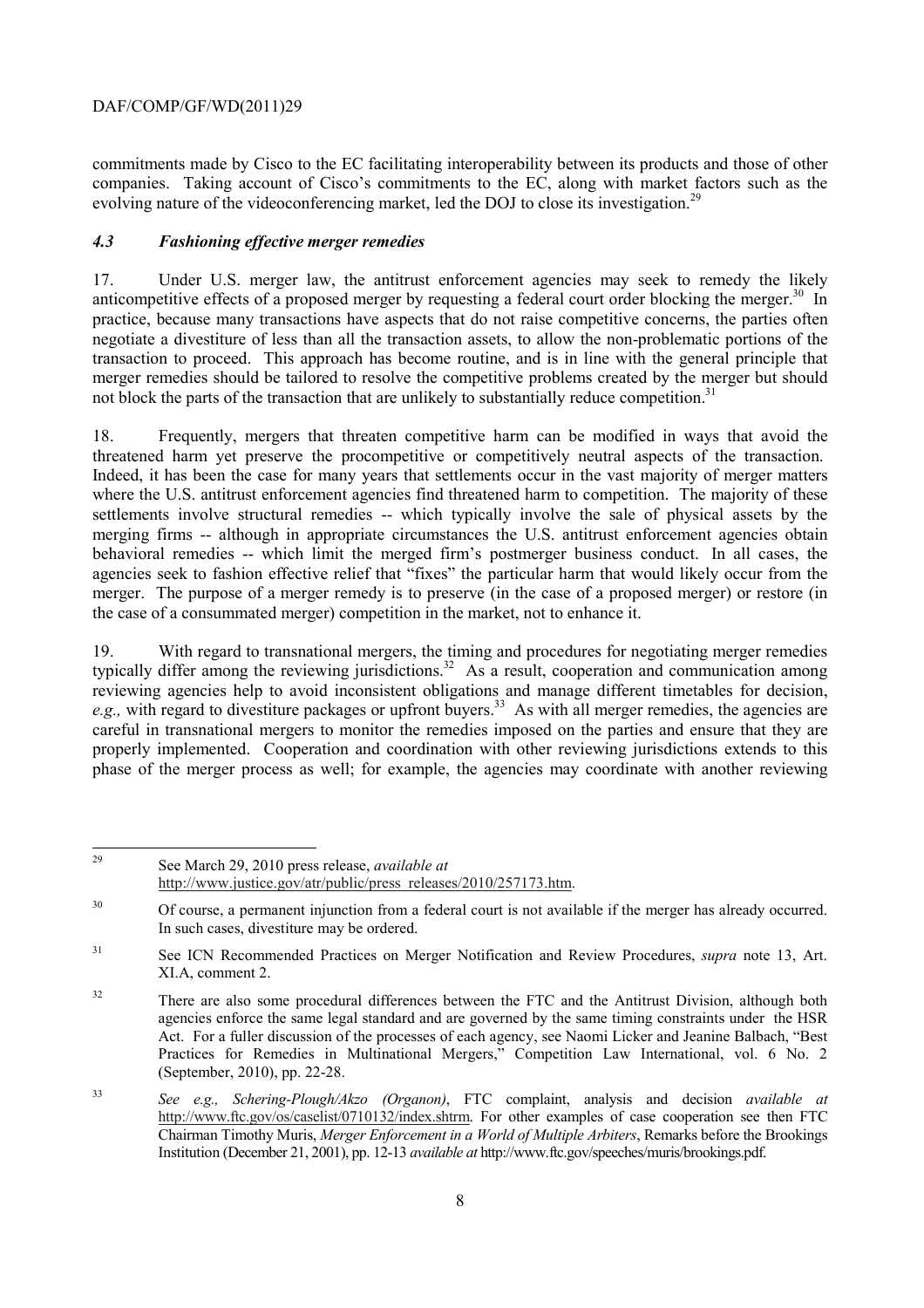agency in the choice of a common divestiture or monitoring trustee and in approving the purchaser of assets divested as part of a remedy.<sup>34</sup>

 of rabies vaccine, sought to acquire Connaught BioSciences, a Canadian firm. Connaught was one of two 20. Cross-border mergers may often require cross-border remedies in order to effectively prevent anticompetitive effects. Consequently, cooperation between competition agencies is often key in such scenarios.<sup>35</sup> We have learned this through experience. In 1990, Institut Merieux, the dominant U.S. seller potential entrants into the market. Failing to consult or coordinate with Canadian counterparts, the FTC staff negotiated a consent order that required Institut Merieux to lease Connaught's Canadian-based rabies vaccine business to an FTC-approved buyer for 25 years. Had the agencies coordinated, the FTC staff would have learned that the remedy was problematic for the Canadian authorities. The Canadian government protested that the remedial order would reduce availability of rabies vaccine in Canada. In response, the FTC modified its order to require Canadian government approval of the lessee.<sup>36</sup> This case serves as an example of the importance of coordinating with international counterparts, as antitrust remedies may have unintended harmful consequences in other jurisdictions.

through bilateral agreements and waivers from the parties to allow the sharing of confidential information. leading to the divestiture of an additional production facility for these batteries. One of these markets was 21. Inter-agency cooperation in the *Panasonic/Sanyo* merger presents a case in point. This merger between two Japanese companies was reviewed by several competition authorities, and close cooperation among the EC, the Japan Fair Trade Commission ("JFTC"), Canada, and the FTC was made possible The FTC staff identified competitive concerns in the worldwide market for portable nickel metal hydride (NiMH) batteries, which led to an FTC consent order requiring divestiture of Sanyo's NiMH manufacturing facility in Japan. The EC identified competitive concerns in two additional battery markets, also of concern to the JFTC, which subsequently cleared the merger based on the undertakings with the FTC and the EC.<sup>37</sup>

36 See *In re Institut Merieux*, Docket C-3301, Order Vacating Order to Show Cause, 116 F.T.C. 849, *available at*  http://www.ftc.gov/os/decisions/docs/vol116/FTC\_VOLUME\_DECISION\_116\_(JANUARY\_-\_DECEMBER\_1993)PAGES\_740-863.pdf#page=110 and Modifying Order *available a*t http://www.ftc.gov/os/decisions/docs/vol117/FTC\_VOLUME\_DECISION\_117\_(JANUARY\_- \_JUNE\_1994)PAGES\_419\_-514.pdf#page=55. Ultimately, no lessee could be found and the FTC set aside the remedial order.

 $34$ 34 See, for example, *U.S. v. General Electric Co. and Instrumentarium OYJ, available at*  http://www.justice.gov/atr/cases/genera1.htm; *In re BASF SE, available at*  http://www.ftc.gov/os/caselist/0810265/index.shtm; and *In Re Agilent Technologies, available at*  http://www.ftc.gov/os/caselist/0910135/index.shtm.

<sup>35</sup> 35 See Christine A. Varney, *International Cooperation: Preparing for the Future* (September 21, 2010), *available at http://www.justice.gov/atr/public/speeches/262606.htm;* Christine A. Varney, *Coordinated Remedies: Convergence, Cooperation, and the Role of Transparency* (Feb. 15, 2010), *available at*  http://www.justice.gov/atr/public/speeches/255189.htm; Rachel Brandenburger, *Transatlantic Antitrust: Past and Present* (May 21, 2010), *available at* http://www.justice.gov/atr/public/speeches/260273.htm.

 avoid conflicting remedies with respect to the same asset. See, *e.g., Ciba-Geigy/Sandoz*, materials 37 The FTC's press release, *available at* http://www.ftc.gov/opa/2009/11/sanyo.shtm, noted the FTC's cooperation with counterpart agencies in Japan, Canada and the EU. The U.S. agencies also actively coordinate with sister agencies to ensure complementarity of their respective remedies, for example to *available at http://www.ftc.gov/os/caselist/9610055.shtm, and discussion of this point in John Parisi,* ENFORCEMENT COOPERATION AMONG ANTITRUST AUTHORITIES, p. 15, *available at*  http://www.ftc.gov/oia/speeches/1008enforementantitrust.pdf.